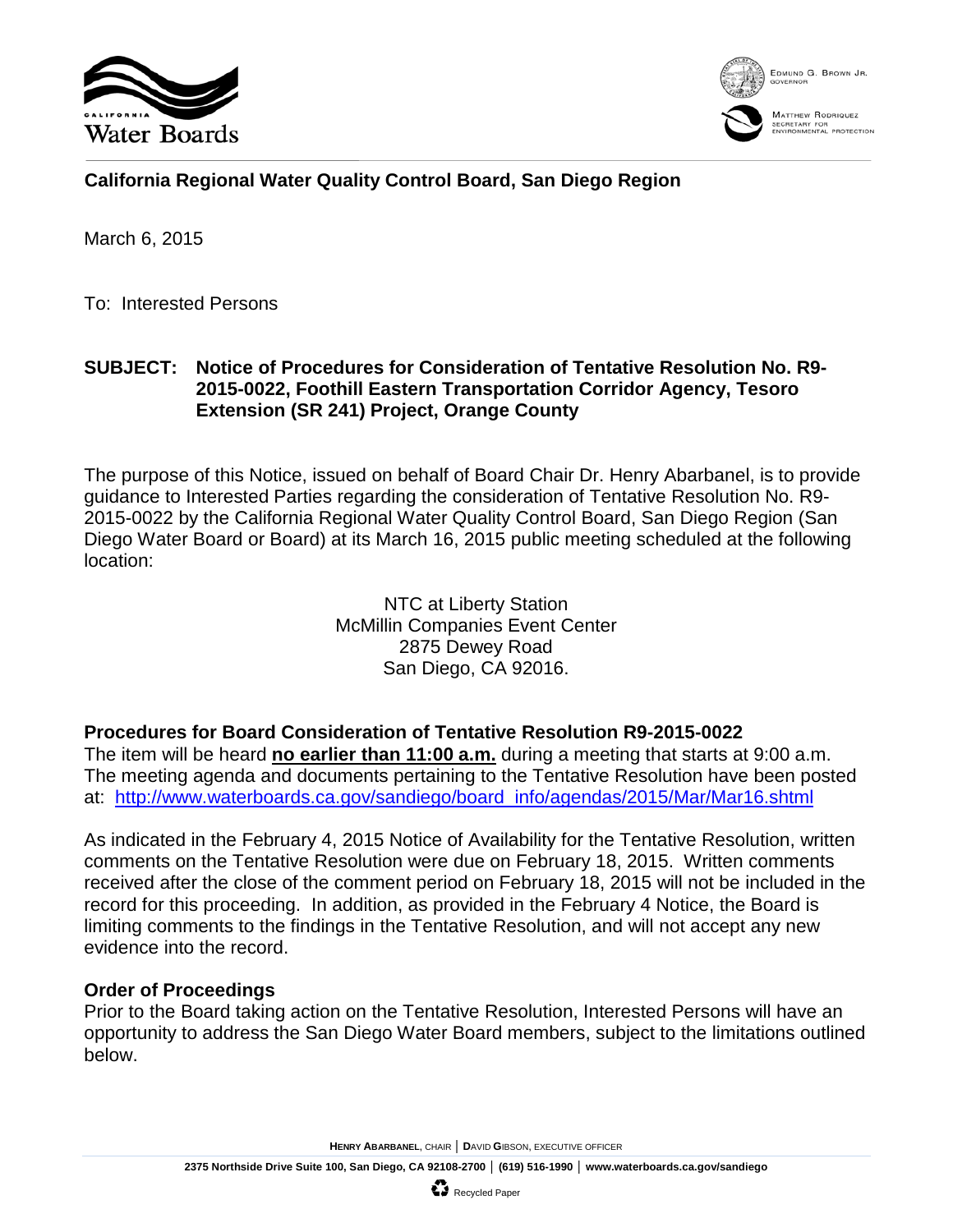Interested Persons may participate in the Board's consideration of the Tentative Resolution in the following general manner subject to modification by the Chair for good cause:

**San Diego Water Board Staff:** Staff will present the Tentative Resolution, summarize comments received on the Tentative Resolution, and as appropriate respond to questions from Board members.

**Save San Onofre Coalition (SSOC)**: The Coalition will have 15 minutes to comment on the Tentative Resolution.

**Foothill Eastern Transportation Corridor Agency (F/ECTA)**: F/ETCA will have 15 minutes to comment on the Tentative Resolution.

**Additional Interested Persons**: Interested persons will have 3 minutes each to comment on the Tentative Resolution, or as modified by the Chair. Due to the potential for a large number of interested persons wishing to speak, the Chair may modify the time limits to allow for the maximum number of individuals to participate. Following comment by Interested Persons, the Board may ask questions, deliberate and vote.

San Diego Water Board Members and Legal Counsel may ask questions at any time. Time for these questions and responses will not count against the time limits above.

#### **Ex Parte Communication Disclosure**

The consideration of the Tentative Resolution is a response to direction from the State Water Resources Control Board (State Water Board) in State Water Board Order WQ 2014-0154. The State Water Board directed the San Diego Water Board to further explain the factual and legal basis for its June 19, 2013 decision to deny Waste Discharge Requirements (WDRs) for the Tesoro Extension Project.

The issuance of WDRs is an adjudicative proceeding subject to prohibitions against ex parte communications. (Gov. Code section 11430.10.) Accordingly, the same ex parte limitations that applied to the Board's consideration of the WDRs apply to the Board's consideration of the Tentative Resolution. In accordance with the prohibitions, Board members have not directly communicated with any persons regarding their consideration of this matter. In an effort to ensure complete compliance with the laws concerning ex parte communications, the following disclosures are provided:

Board Member Betty Olson was approached by Orange County Supervisor Lisa Bartlett in December 2014 to discuss F/ETCA's toll road project and the Board's consideration of WDRs for the project. Ms. Olson advised she could not discuss the project with the Supervisor and had no further communications.

Board Member Stefanie Warren is a non-director, non-management public member of the Surfrider Foundation. The Surfrider Foundation is a member of the SSOC. Ms. Warren received a mass email communication that went to all public members of Surfrider Foundation.

**HENRY ABARBANEL**, CHAIR │ **D**AVID **G**IBSON, EXECUTIVE OFFICER